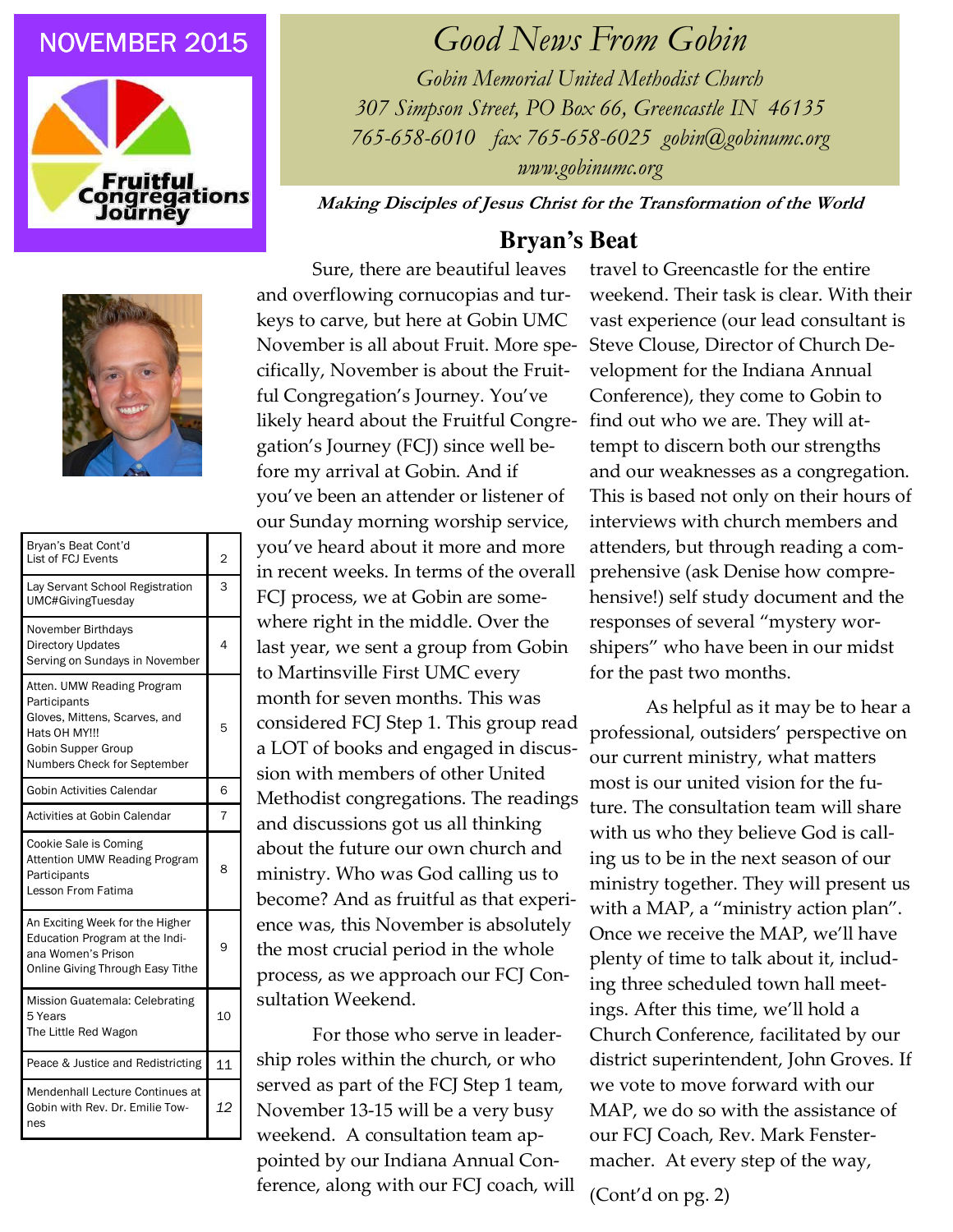Bryan's Beat (cont'd from pg. 1) YOU have a role to play. So take a look at the list of events below and mark your calendars. If you are passionate about Gobin Church and care deeply for her future, please attend as many of these events as you are able. And may God guide us into God's good future! Oh, and one last thing. In fact, it's the first thing. Pray. Ask God to be in over the entire process. Ask God for God's will to be done at Gobin.

~ Rev. Bryan Langdoc

 FCJ Pre-Consultation Workshop—Wednesday, Nov. 4th from 7-8:30pm Come to the sanctuary and find out what it's all about. Childcare will be available.

## FCJ Workshop—**Saturday, November 14th from 10:15—3pm**

**This is the primary FCJ workshop for all those who love Gobin Church. There will be a break for some delicious food and wonderful fellowship with your church family. I cannot overstress the importance of everyone's participation at this event. Childcare will be available.** 

## **FCJ Worship Celebration—Sunday, November 15th at 10:30am**

**This will be the grand conclusion of our FCJ weekend. In the context of worship, we will have opportunity to give thanks for God's faithfulness to Gobin through the years, while anticipating with excitement the years to come. Immediately after the service, the lead consultant will read the official consultation report with our Ministry Action Plan. Childcare will be available.**

## **FCJ Town Hall**

**Please plan to attend at least one of the three town halls in the sanctuary that are listed below. This is the opportunity for the congregation to discus the consultation report and our Ministry Action Plan. Childcare will be available for all 3 sessions.** 

**FCJ Town Hall—Tuesday, November 17th at 7:00pm FCJ Town Hall—Monday, November 30th at 6:30pm FCJ Town Hall—December 3rd at 5:30pm** 

## **FCJ Church Conference—Sunday December 13th right after worship**

**This will be a time when we vote as a church whether to approve the Ministry Action Plan. Childcare will be available.**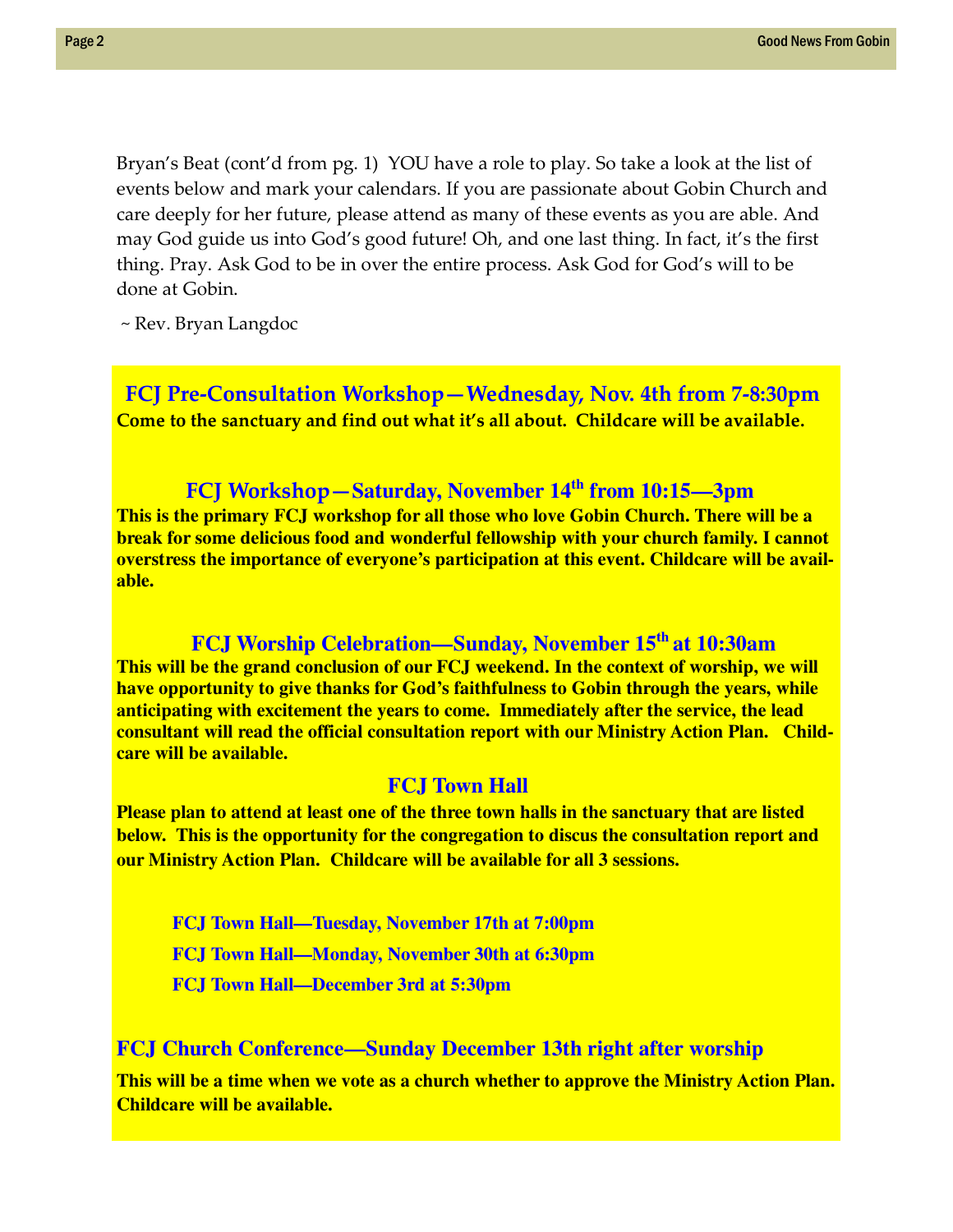## **REGISTER TODAY: Lay Servant School**

## **Saturday, November 21, 2015**

8:00 a.m. - 6:00 p.m. Gobin Memorial United Methodist Church Registration is now open!

Go to www.inumc.org/westdistrict to sign up by November 12th.



CARING

## UMC#GivingTuesday

Every day, as part of the United Methodist Connection, you activate love, transform lives, and change the world through your faithful work.

On Dec. 1, you are invited to extend the spirit of giving thanks into the Advent season by participating in UMC #GivingTuesday.

Greetings UMC #GivingTuesday Supporters,

More than 800 projects and more than 300 missionaries were blessed to have the support of donors like you during the past two Christmas seasons. We thank you for your generosity.

In the coming weeks you will begin seeing more information about the upcoming UMC #GivingTuesday campaign. As a previous donor, we hope that you will join us in leading this year's movement.

You have consistently shown the world what miracles can happen when Methodist are United. And during this year's UMC 3GivngTUesday campaign on Dec. 1, you can again join other United Methodists from around the world to highlight the powerful impact that we have when we come together to change the world.

Here are a few ways to participate right now:

- **Raise awareness** within your church and community by spreading the word about UMC #GivingTuesday
- **Raise financial support** by issuing a persona match or challenge to friend and family.
- **Create a team** to provide spiritual or monetary support for a specific Advance project. A team can be a few friends or your entire congregation.

However, you decide to join in for UMC #GivingTuesday, we hope that on Dec. 1 you will again give to the Advance project of your choice.

Thank you for your past gift. We look forward to what 2015 brings, when Methodist are United and we turn our love into action!

For more information about UMC #GivingTuesday, visit www.umcmission.org/giving-Tuesday

To give on UMC #GivingTuesday, visit www.umcmission.org/give.

Activate Love. Transform Lives. Change the World.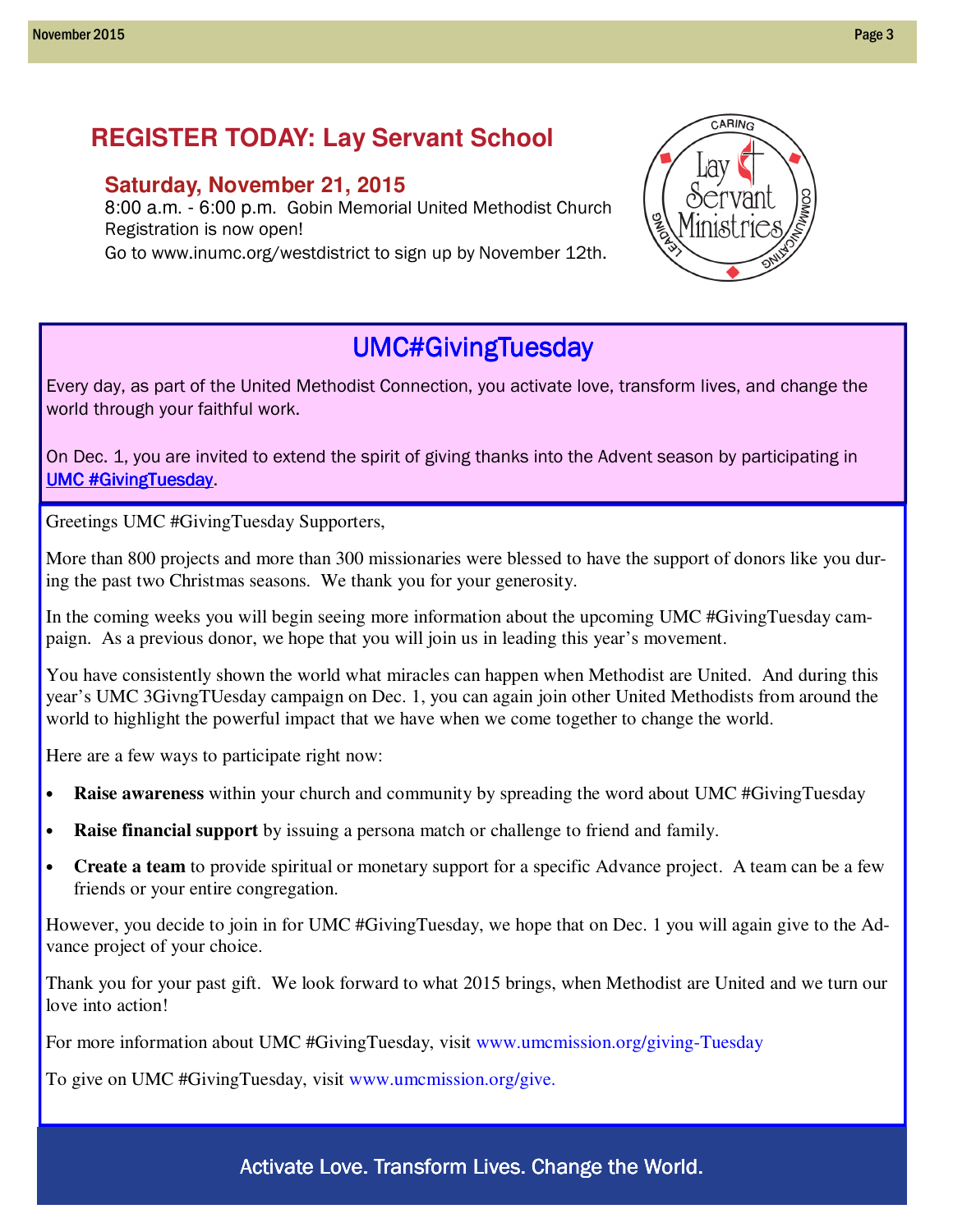## NOVEMBER BIRTHDAYS

- 11/01 Vickie Anderson
- 11/04 Doretta Poynter
- 11/04 Diana VanMiddlesworth
- 11/07 Cindy Wright
- 11/07 Alia Shuck
- 11/09 David Masten
- 11/10 Heddy Scaggs
- 11/10 Nathan Grzesiek
- 11/12 Patrick Rud
- 11/15 Marilyn Gough
- 11/15 Jody Verplaetse
- 11/18 Beth Newton Watson
- 11/18 Eric Wolfe
- 11/19 Chris Buchanan
- 11/20 Rebecca Hebb
- 11/21 Caroline Jetton
- 11/21 Cheryl Selvey
- 11/22 Andrea Sweet
- 11/23 Lisa Lazar
- 11/25 Kim Shinn
- 11/27 Nadia Nasr
- 11/30 Karen Swalley

## **Congregational Directory Updates**

1. P. Lawrence, Donald\* Removed due to death

Gobin Membership as of October 25 is 191.

Remembering these individuals by sending a card, making a phone call, visiting, or including in prayer would be appreciated.

Asbury Tower Residents: John Baughman, Dorothy Buechler, Pat & Robert Clover, Betty Dean, Dorothy Edenfield, Virginia Hanna, Suzanne Hebb, Helen Houck, Joyce Jones, John & Jane Long, Kent Mecum, and Beverly Wagoner Autumn Glen Senior Facility: Jocie Kircher Mill Pond Campus: Carolyn Schenk



Dick and Sally Sunkel would like to thank everyone for their thoughts, prayers, and cards of condolence over the death of their son, Dan Sunkel.

The sympathy of the congregation is extended to the family of Donald Lawrence. Don passed away on October 4, 2015.

## Ross Davies will be the Trustee of the month for November

| Position              | November 1                                                           | November 8                                                              | Novem.15                                                   | Novem, 22                                                     | Novem. 29                                                          |  |
|-----------------------|----------------------------------------------------------------------|-------------------------------------------------------------------------|------------------------------------------------------------|---------------------------------------------------------------|--------------------------------------------------------------------|--|
| <b>Ushers</b>         | Barbara Jackson<br>Doretta Poynter<br>Leland Zellers<br>Jean Zellers | <b>Matt Cummings</b><br>Danielle Cummings<br>Denise Thede<br>Fran Allen | Ernie Rush<br>Ann Howard<br>Marilyn Culler<br>Barbara Rice | Ross Davies<br>Beth N. Watson<br>Janet Pinney<br>Tanis Monday | <b>Nettie Smithers</b><br>Dan Miller<br>Ken Gwinn<br>Lynette Gwinn |  |
| Communion<br>Steward  | Marge Smith                                                          |                                                                         |                                                            |                                                               |                                                                    |  |
| Counters              | <b>Dick Sunkel</b>                                                   | Fran Allen                                                              | Doretta Poynter                                            | Doretta Poynter                                               | <b>Sally Sunkel</b>                                                |  |
| Nursery<br>Assistants | <b>Barb Rice</b>                                                     | Doretta Poynter                                                         | Sarah Morgan                                               | Michael Thede                                                 | Jo Ella Burns                                                      |  |
| Children's<br>Church  | Maureen Knudsen<br>Langdoc                                           | <b>Teddy Shuck</b>                                                      | Alisa Isaacs-Bailey                                        | Denise Thede                                                  | Maureen Knudsen<br>Langdoc                                         |  |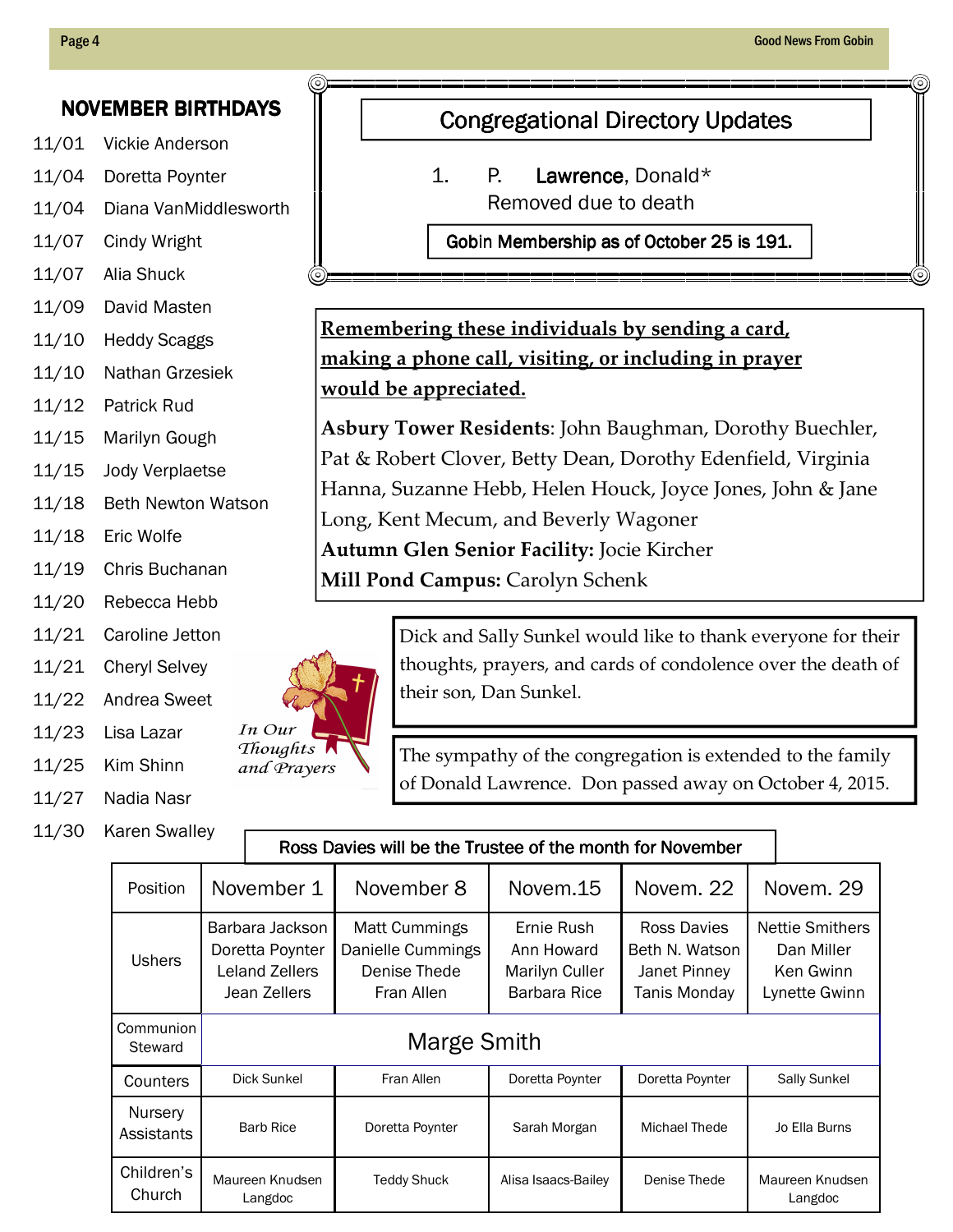## Fellowship - Before Sunday School and After Worship

 Good news. Coffee will be back in the kitchen before Sunday School classes. If anyone is willing to come in a little early to learn how to make the coffee from the new, large canisters, please see Pastor Bryan. He will take care of it for this Sunday. Also, if anyone is so inclined to make a baked good or bring a treat for those in fellowship before the Sunday School classes, just do it. Many thanks to Marilyn Culler who has faithfully and graciously provided food for this time and to Dick Shuck who has come in to make the coffee. So, the coffee pot will always be on for fellowship before Sunday School in the kitchen, and baked goods may or may not be there depending upon what you make.

 More good news. Eleanor Howard will be providing snacks for fellowship this Sunday after worship. She will also have a sign-up sheet available for people to schedule a time to bring snacks for fellowship time after worship. If you enjoy and partake of this time, please be sure to sign up to help for a few Sundays. Many thanks to Fran Allen who faithfully and graciously coordinated our fellowship time for a long time.



## GLOVES, MITTENS, SCARVES, AND HATS OH MY!!!

It's time once again to set up the Christmas tree to collect these items. We need all sizes from babies to adults. We will divide them between Head Start, the Johnson-Nichols Clinic, and Beyond Homeless. The tree will be set up outside the church office on November 19th, and the items will be distributed on the December 14th. Thank you very much for participating in this mission!!! Joe & Rita Ferguson

## Gobin Supper Group

This group meets once a month for supper with the host/hostess planning the menu. We have a short Scripture, some reading, and the sharing of faith at the end of the meal. We all enjoy this small group time. If anyone is interested in joining this group, please contact Carolyn Houck at 653-4014.



## NUMBERS CHECK for SEPTEMBER

September Receipts: \$13,243.37 September Disbursements: \$12,320.06 Year to Date Receipts as of  $9/30/15$   $$149,012.75$ Year to Date Disbursements as of  $9/30/15$  \$ 127,705.58 Change in Net Assets \$ 21,307.17 August Average Attendance: 107

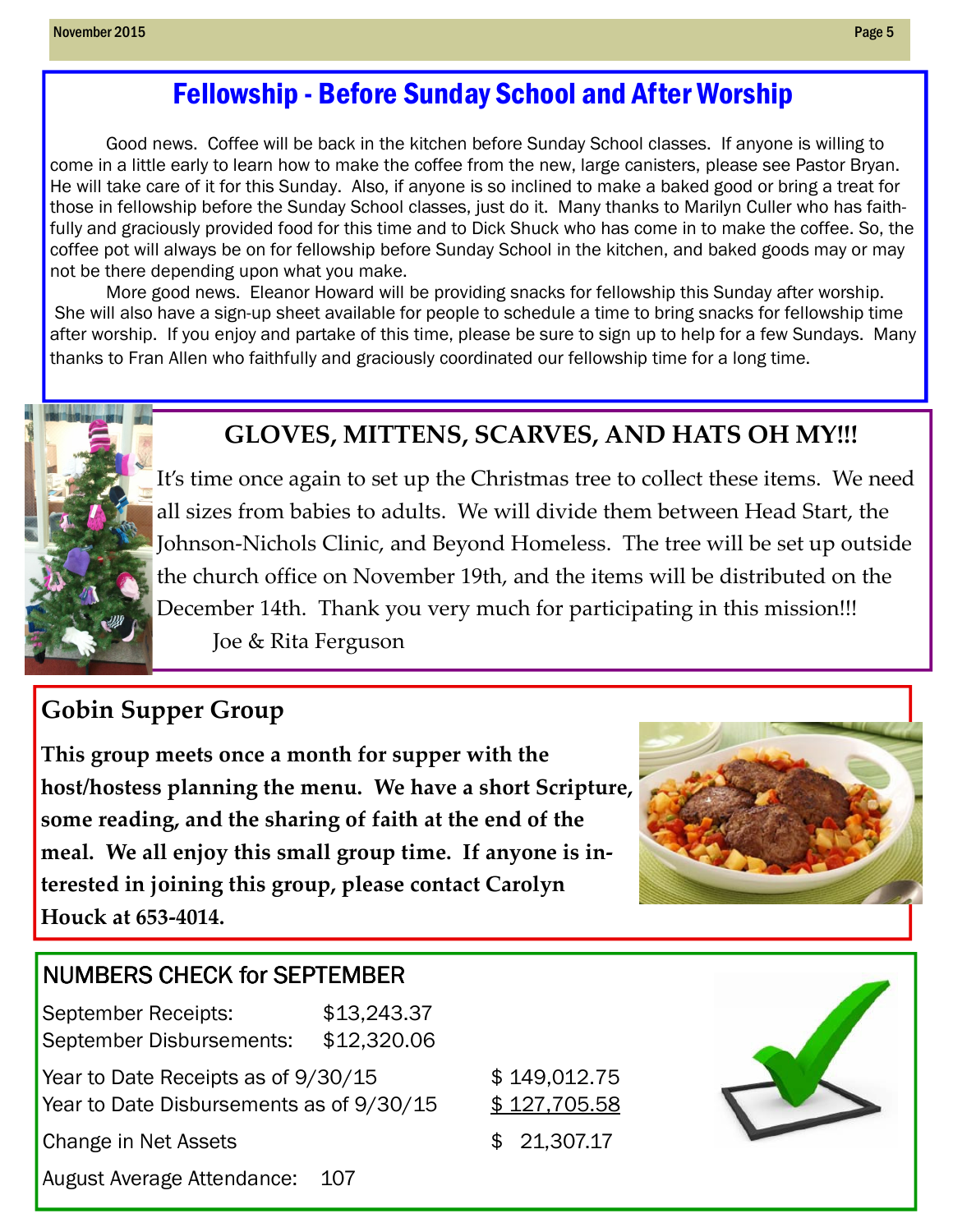# November 2015

| Sun                                                                                                               | Mon                                           | Tue                                                                                         | Wed                                                                                                            | Thu                                                                                                                              | Fri                                                               | Sat                                                              |
|-------------------------------------------------------------------------------------------------------------------|-----------------------------------------------|---------------------------------------------------------------------------------------------|----------------------------------------------------------------------------------------------------------------|----------------------------------------------------------------------------------------------------------------------------------|-------------------------------------------------------------------|------------------------------------------------------------------|
| 1<br>9:30 Sun Sch<br>10:30 Worship<br>12pm Pitch-In<br>5 Bells Reh.<br>6 Charge.Conf<br>6-8 Seekers               | $\overline{2}$                                | $\mathfrak{Z}$<br>5:30 Fellowship<br>at Putnam Inn<br>7pm Disciple<br><b>Bible Study</b>    | 4<br>8:30am<br>A Service of<br>Morning Prayer<br>7-8:30pm<br><b>FCI Pre-</b><br>Consultation                   | 5<br>10am<br>Office Staffing<br>7pm Gobin Choir<br>Rehearsal in sanc.                                                            | 6<br>Pastor's<br>Sabbath                                          | $\overline{7}$<br>8-12 Work Day<br>12-1:15 Trustees<br>Mtg       |
| 8 9am Coffee<br>9:30 Sun. Schl<br>10:30 Worship<br>Admin Council<br>Mtg to Follow<br>5pm Bells Reh<br>6-8 Seekers | 9<br>6:30 <sub>pm</sub><br>Circles of<br>Hope | 10<br>5:30 Fellowship<br>at Putnam Inn<br>7pm Dis. Bib St                                   | 11<br>8:30am<br>A Service of<br>Morning Prayer in<br>Peace Chapel<br>7:00pm Genesis<br>Mtg in Colonnade<br>Rm. | 12 9:30 UMW Bd<br>Mtg<br>10 <sub>am</sub><br>Office Staffing<br>1:30 <sub>pm</sub><br><b>Bethel Circle</b><br>7:00pm Gobin Choir | 13<br>Pastor's<br>Sabbath<br>7-8:30pm FCJ<br>Focus Group          | 14<br>10:15-3:00pm<br><b>FCI</b><br>Consultation<br>in Sanctuary |
| 15<br>9:00am Coffee<br>9:30 Sun. Schl<br>10:30 Worship<br>3-5 Pray Shawl<br>5pm Bells Reh<br>6-8 Seekers          | 16<br>7:30pm<br>Staff Parish<br>Mtg           | 17<br>5:30 Fellowship<br>at Putnam Inn<br>7pm Dis. Bib St<br><u>7:00pm FCJ</u><br>Town Hall | 18 8:30am<br>A Service of<br>Morning Prayer<br>9:30-2:30pm<br>Sewing Bee<br>7:30pm<br>Mendenhall Lec.          | 19<br>10:30am<br>Special Chapel Svc<br>with Rev. Dr. Emilie<br>Townes<br>1:30m UMW<br>Aldersgate Circle<br>7pm Gobin Choir       | 20<br>Pastor's<br>Sabbath<br><b>NEWSLETTER</b><br><b>DEADLINE</b> | 21<br>8am-6pm Lay<br>Servant School<br>at Gobin                  |
| 22 9am Coffee<br>9:30 Sun. Schl<br>10:30 Worship<br>3-5 Prayer<br>Shawl Ministry<br>5pm Bells Reh<br>6-8 Seekers  | 23<br>7:00pm<br>Missions Mtg.                 | 24<br>5:30 Fellowship<br>at Putnam Inn<br>7pm Dis. Bib St                                   | 25 8:30am<br>A Service of<br>Morning Prayer in<br>Peace Chapel                                                 | 26<br>Church Office<br>Closed for<br>Thanksgiving                                                                                | 27<br>Pastor's<br>Sabbath<br>Denise Vacation<br>Day               | 28                                                               |
| 29<br>9:00am Coffee<br>9:30 Sun. Schl<br>10:30 Worship<br>5pm Bells Reh<br>6-8 Seekers                            | 30<br>$6:30pm$ FCJ<br>Town Hall               |                                                                                             |                                                                                                                |                                                                                                                                  |                                                                   |                                                                  |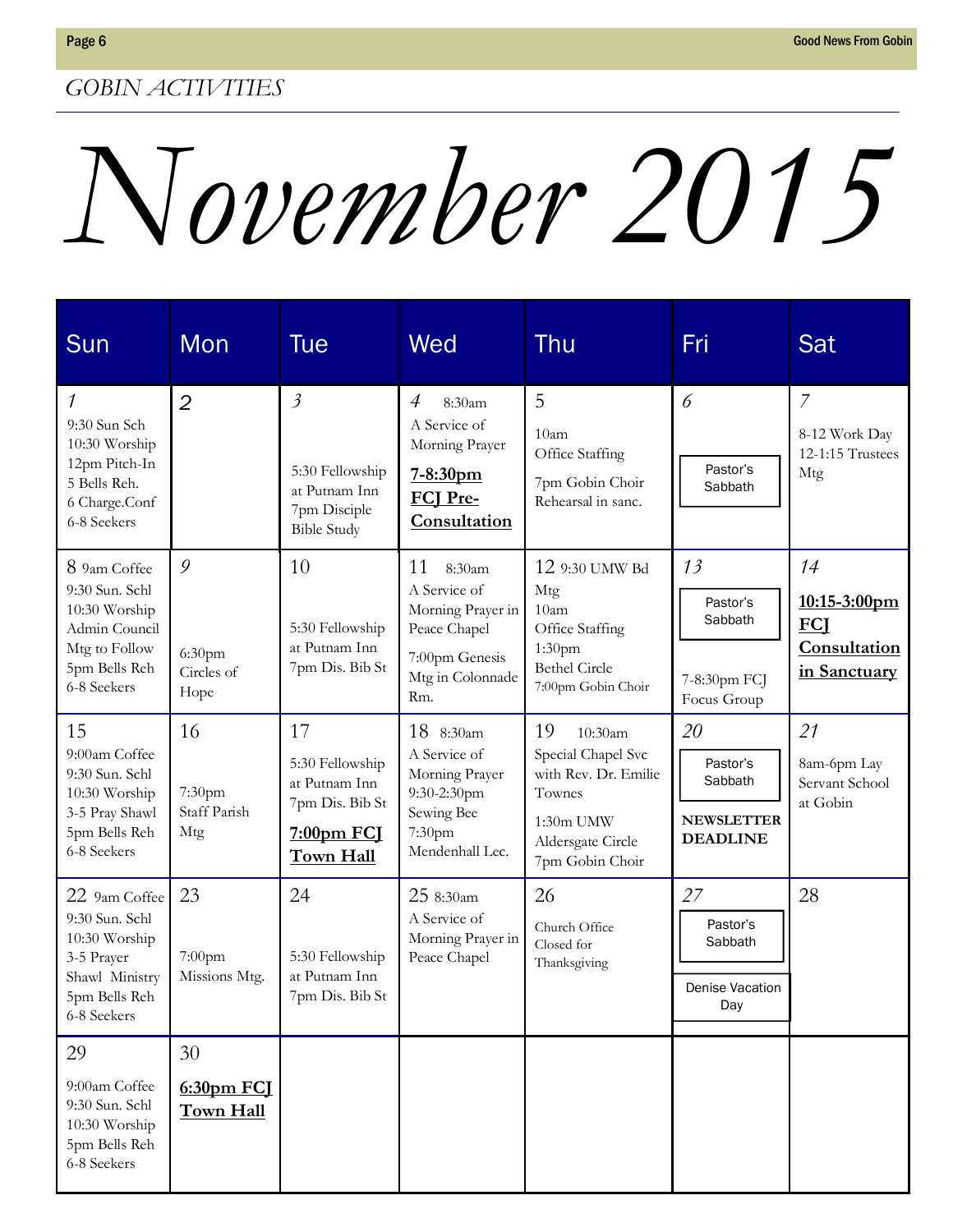## ACTIVITIES AT GOBIN

## November 2015

| Sun                      | Mon                                                                                                              | <b>Tue</b>                                                                                                                                                | Wed                               | Thu                                                                                                      | Fri | Sat                              |
|--------------------------|------------------------------------------------------------------------------------------------------------------|-----------------------------------------------------------------------------------------------------------------------------------------------------------|-----------------------------------|----------------------------------------------------------------------------------------------------------|-----|----------------------------------|
| $\overline{\phantom{a}}$ | $\sqrt{2}$                                                                                                       | 9am-12pm<br>$\beta$<br>Tot's Time<br>2:30-5:30pm RIC<br>4-6pm Exalt! in sanc<br>4:30pm Daydream<br>Believers rehearsal                                    | $\overline{4}$<br>2:30-5:30pm RIC | $\overline{5}$<br>2:30-5:30pm RIC<br>4-6pm Exalt! in sanc<br>4:30 pm PCCS<br>cooking in kitchen          | 6   | $\overline{7}$<br>8:00 pm AA mtg |
| 8                        | 9<br>2:30-5:30pm RIC<br>$4.00 \text{ pm}$ TOPS                                                                   | $10\,$ 9 am-12 pm<br>Tot's Time<br>2:30-5:30pm RIC<br>4-6pm Exalt! in sanc<br>4:30pm Daydream<br>Believers rehearsal                                      | 11<br>2:30-5:30pm RIC             | 12<br>2:30-5:30pm RIC<br>4-6pm Exalt! in sanc<br>4:30 pm PCCS<br>cooking in kitchen                      | 13  | 14<br>8:00 pm AA mtg             |
| 15                       | 16<br>2:30-5:30pm RIC<br>4:00 pm TOPS                                                                            | 17 9am-12pm<br>Tot's Time<br>2:30-5:30pm RIC<br>4-6pm Exalt! in san<br>4:30pm Daydream<br>Believers rehearsal<br>5:30-8:30 Children<br>& Divorce; Parents | 18<br>2:30-5:30pm RIC             | 19<br>2:30-5:30pm RIC<br>4-6pm Exalt! in sanc<br>5-9pm Dinali Festival<br>in Colonnade Rm<br>Meal at 6pm | 20  | 21<br>8:00 pm AA mtg             |
| 22                       | 23<br>4-8pm Intercultural<br>Life Thanksgiving<br>Meal in Colonnade<br>Room from 6-7pm<br>$4.00 \text{ pm}$ TOPS | 24 9am-12pm<br>Tot's Time<br>4:30pm Daydream<br>Believers rehearsal                                                                                       | 25                                | 26                                                                                                       | 27  | 28<br>8:00 pm AA mtg             |
| 29                       | 30<br>2:30-5:30pm RIC<br>4:00 pm TOPS                                                                            |                                                                                                                                                           |                                   |                                                                                                          |     |                                  |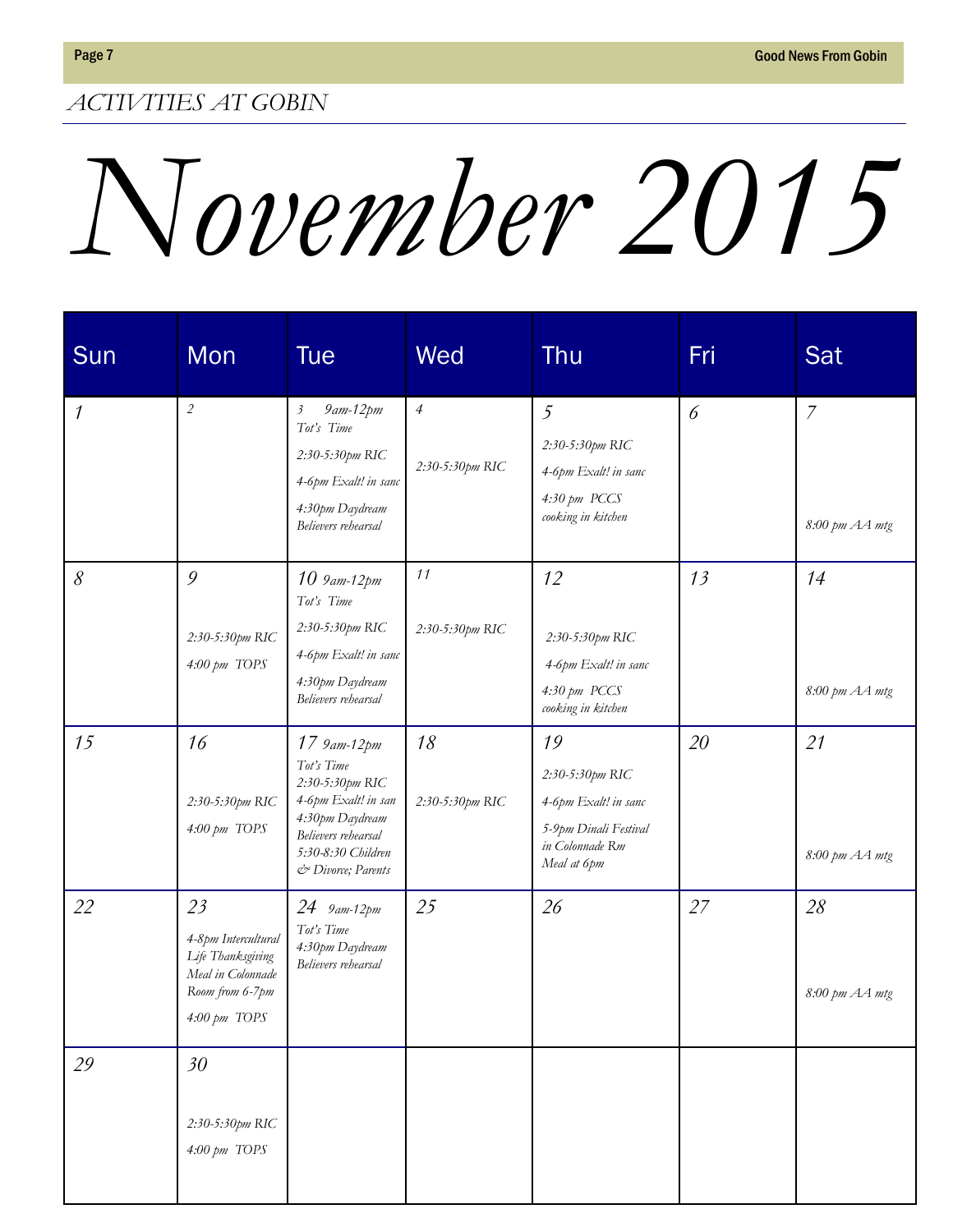## Cookie Sale is Coming

The 24th Annual Holiday Cookie Sale is just a month away! This year's sale will take place on Saturday, December 5th from 8:00 a.m. to 12:00 noon (come early; word has spread and the cookies go fast!). Come to the Colonnade Room (basement) of Gobin Church to select from a wide variety of homemade Christmas cookies. Two sizes of containers will be available for you to purchase and fill: small, \$5; and large, \$11. The proceeds will be used for the Getting Ahead, Talks, and the Gobin Kitchen Fund.

 We need your help! All UMW members please bake at least 10 dozen cookies. Other members and friends that can contribute, we ask that you bake at least 3 dozen cookies if possible. Cookies should be small to medium in size so they fit in the cans easily. Baked goods can be dropped off during the day on Friday, December 4th by 4:00 p.m. in the Colonnade Room. Thank you so much for your help, and we trust that this year's sale will be as great a success as it has been in the past. Contact Gayle Hansen at 653-2351 with any questions.

## **Attention UMW Reading Program Participants:**

You may turn in your list of books and categories you have read for 2015 any time now. You may email the list to me or give it to me. I need them by Dec 31, 2015. You still have time to read 5 books, (i.e. one in each category)

Many new books will be added to our library in January for 2016.

## Lessons From Fatima

 I am extremely grateful that the Staff Parish Relations Team (SPRT) recently set one of my four main priorities for the year as "personal and spiritual growth." In other words, my own spiritual health is more than something I'm asked to tend to "on my own time." Rather, it's what Gobin Church expects of its pastor. The SPRT, as representatives of the congregation, sees my own spiritual growth as central to my ability to lead this spiritual community in the days to come.

 In response to this discussion, I have recently begun a new adventure. Every week I travel to Our Lady Fatima Retreat House in Indianapolis to meet with a spiritual director. Together, we are working through the Spiritual Exercises of Saint Ignatius of Loyola (1491-1556), founder of the Jesuit order. The Exercises were originally designed as a 30-day silent retreat. As this sort of commitment is not realistic for most people, a number of scholars, theologians, and spiritual directors have made attempts to adapt the materials for "real life." Along with my director, I am guided in prayer by author and Jesuit priest Kevin O'Brien, as I participate in the Spiritual Exercises in daily life.

 In the future, I hope to share some pieces of my experience. For now, I ask that you would join me in prayer throughout this adventure. Pray that I'll grow closer to God. Pray that I'll fight off distractions and fight for the time needed to pray. Finally, pray for our beloved church, as I do. Let us join together in this prayer, as we seek to live out God's good future for us all.

Peace,

Pastor Bryan

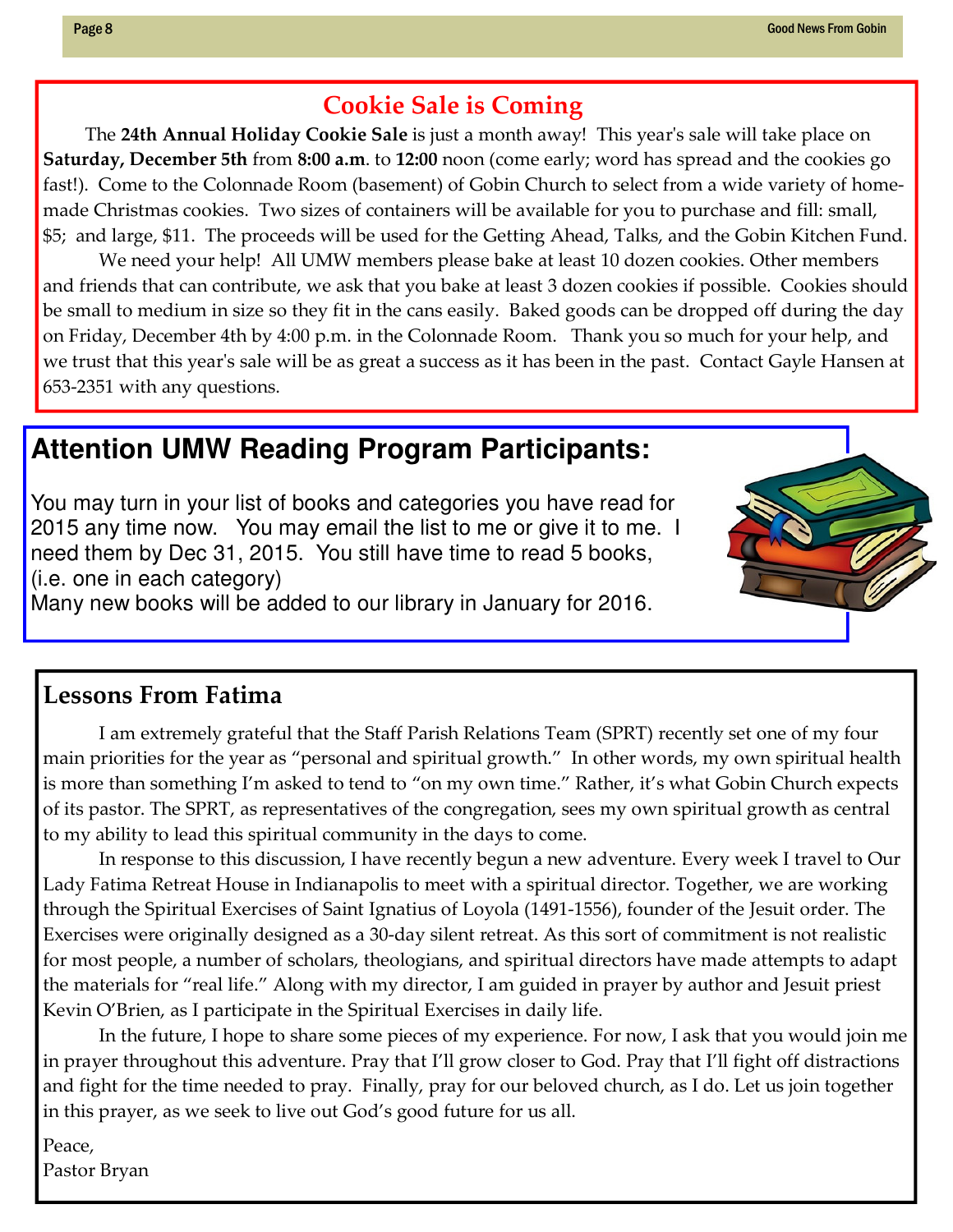## An Exciting Week for the Higher Education Program at the Indiana Women's Prison

 The college program at the Indiana Women's Prison, which is part of the Transformer Program at Gobin, has gotten off to a good start this fall. We have 28 students taking college classes, 12 enrolled in pre-college classes and 5 in post-college classes. Earlier this month some of our students received unusual recognition, first by a scholarly association, and second, by the Indiana General Assembly.

 On Oct. 9, two of our students were given the George C. Roberts Award for the best paper published in the previous year's Journal of the Indiana Academy of the Social Sciences.

 In 2014, Michelle Jones and Lori Record had published an article entitled "Magdalene Laundries: The First Prisons for Women in the United States" in the Journal. Their article challenges the long-held idea that the Indiana Women's Prison, founded in 1873, was the first prison for women in the nation. Instead, Michelle and Lori, maintain that Catholic institutions known as Homes of the Good Shepherd or "Magdalene Laundries" were in fact prisons for women and that they pre-date the Indiana Women's Prison by 30 years. They based their research on primary sources, including news articles, early state statutes that explicitly authorize that convicted women be sentenced to these institutions, census records that record the presence of prisoners in the institutions, as well as their own analysis of what constitutes a prison.

 On the same day that the students received their award Senator Michael Young made what we think was an unprecedented request for two of our students to testify before his committee at the Indiana Statehouse. They did so live from the prison via videoconferencing. The committee wanted to hear about proposals they had written about how to improve re-entry by people in prison back into society.

 Thus, on Oct. 14, Michelle Jones and Vanessa Thompson made history as perhaps the first people in prison in the USA to testify live before a legislative committee on an issue regarding public policy. Michelle's proposal would provide early, supervised release to selected people in prison who would work for two years in government jobs as a way of transitioning back into society and repaying the state for the opportunity to gain an education while in prison.

 Vanessa's proposal is to have women at the prison spend the final two years of their sentence learning home construction and repair while in prison and helping to restore some of the 5,000 abandoned homes in Indianapolis. After release they would spend further time restoring homes, with the eventual goal of owning one through "sweat equity" and their own earnings.

Kelsey Kauffman

Member, Transformers

Volunteer director of the Higher Education Program at the Indiana Women's Prison

## **ONLINE GIVING THROUGH EASY TITHE**

easyTithe™ We now accept online donations to the General Fund, Building Fund, quarterly missions, and some other accounts. You will receive credit for the full amount that you donate for tax purposes, but please know that the fund you donate to will NOT receive the full amount due to the charges listed above. You can make your donations to Gobin online on our website at www.gobinumc.org by clicking on "Online Giving" on the far right column of the Home Page or via text message from your smart phones and electronic devices. If texting, please text your amount to 765-253-4477 to get started.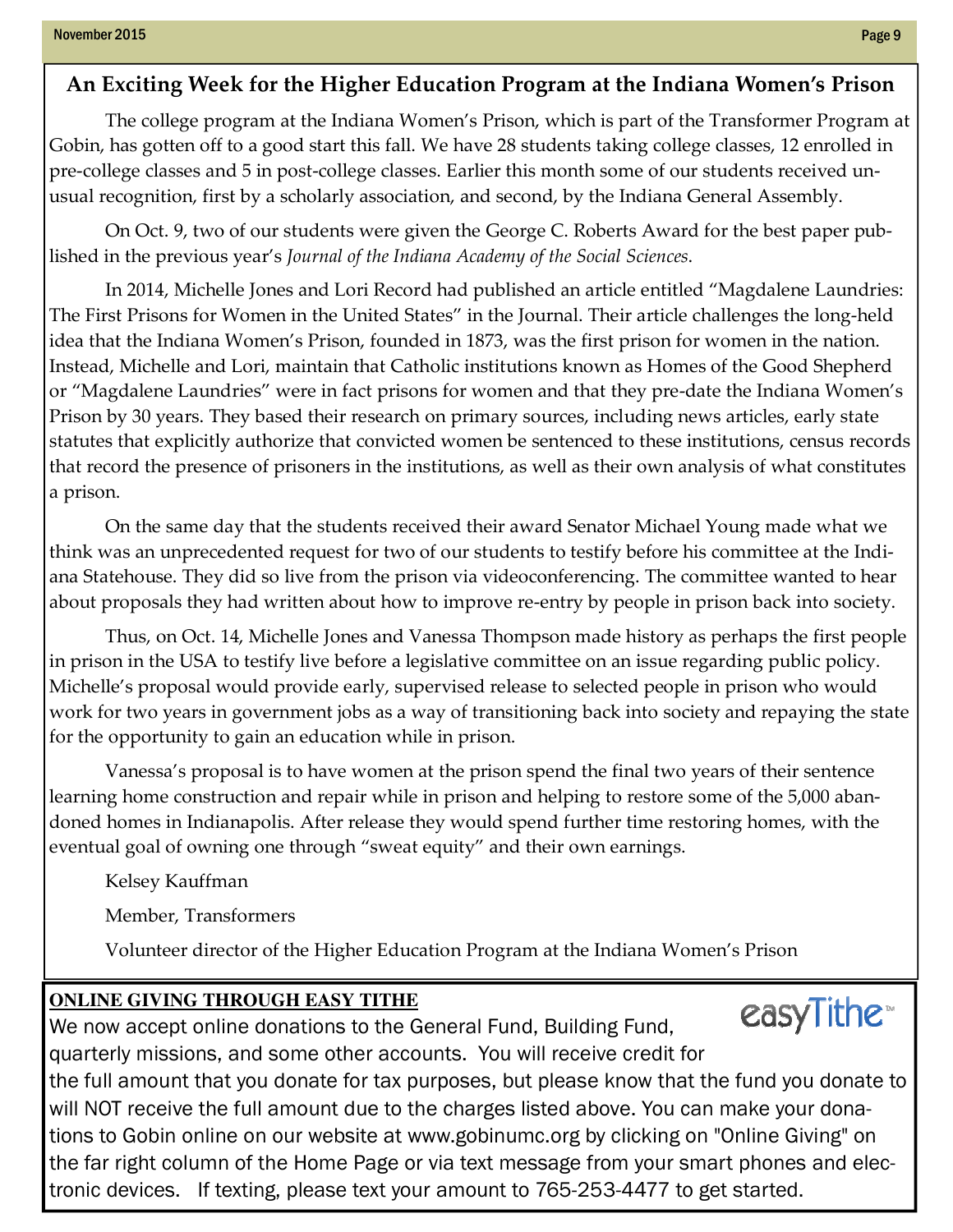## I mission **Celebrating Five Years!**<br>Guatemala

In September, we officially celebrated our five-year anniversary! What started as a dream to help the underserved indigenous population of Guatemala has truly blossomed into something that none of us imagined, and we want to thank you for believing in us! Our first five years would not have been possible without you.

In the coming years, we hope you will continue to join us in helping to meet the basic needs of the communities of San Andrés Semetabaj in the areas of health, education and nutrition.

We look forward to the next five years as we join together to "do all the good we can!"

## Goal to Reach \$2000 for Mission Guatemala

We hope to reach \$2000 by the end of December for Mission Guatemala. Children are encouraged to take home the little cardboard bus banks to put their change in for Mission Guatemala.



 It was a day of celebration and fun in the community of Xepec, as teachers, parents, members of Mission Guatemala's staff, and a team from Elberton First United Methodist Church in Elberton, Georgia, all came together to celebrate the grand opening of the school's expanded and refurbished kitchen.

 The kitchen expansion and renovation, which was completed thanks to the hard work of 7 mission teams, more than doubled the size of the school's kitchen. In place of the original kitchen's single stove, the new kitchen has 3 stoves,

2 of which are special, fuel efficient stoves. The new kitchen also has a central table for food preparation, with drawers and cabinets underneath for expanded and more secure storage space.

 Having the new kitchen space in Xepec is especially exciting, given that for three years, Mission Guatemala has operated a daily snack program in the community of Xepec, providing a hearty and nutritious snack to the 63 students of the community's public school, Monday through Friday. The snack program, which has been generously underwritten by Johns Creek United Methodist Church in Johns Creek, Georgia, is organized in coordination with the community, with mothers from the community assisting Doña Rosa, Mission Guatemala's staff cook, in preparing the food each day.



## THE LITTLE RED WAGON

Help us fill the Little Red Wagon each Sunday morning with your donations of non-perishable food items. The Food Pantry is ALWAYS in need of food.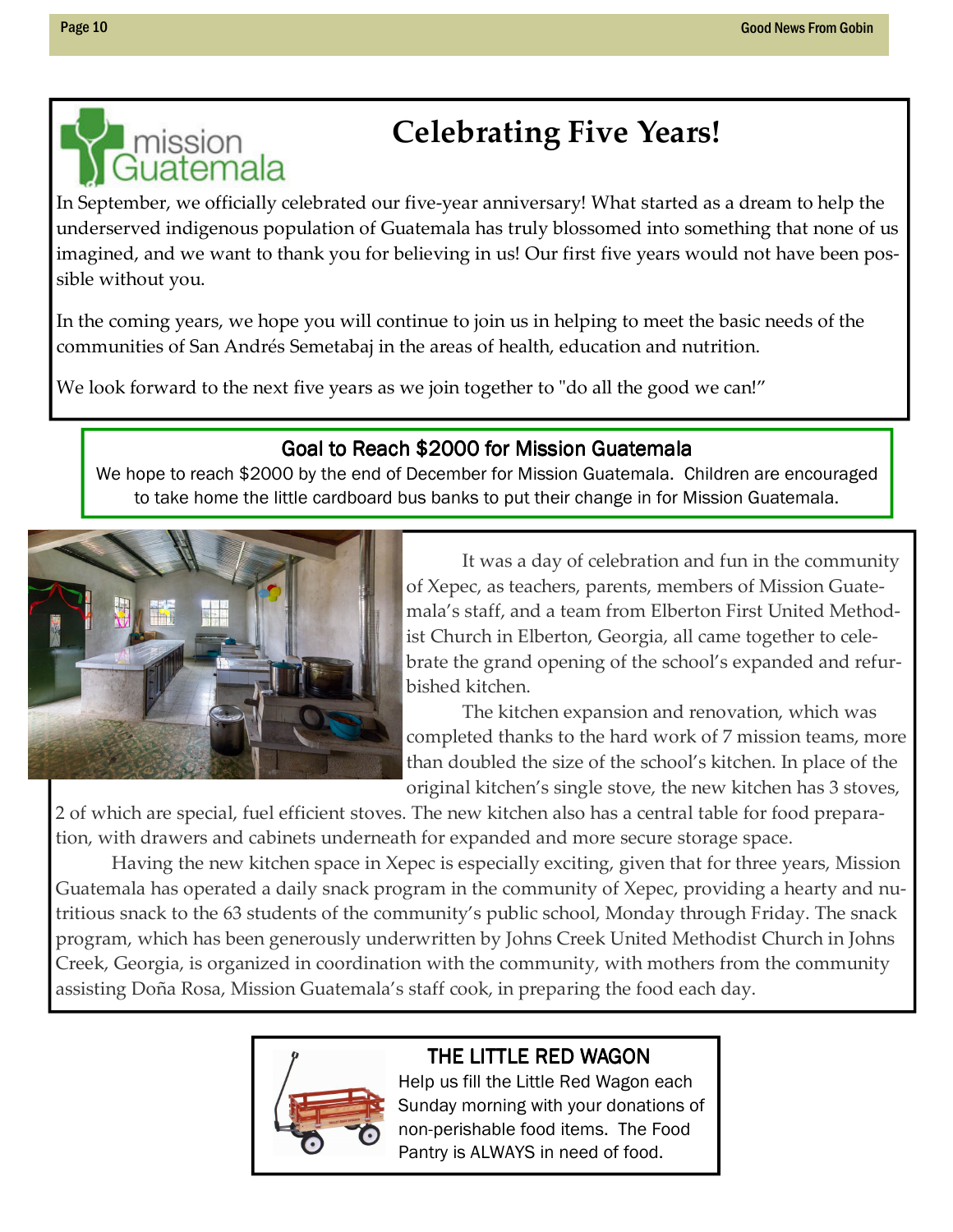## PEACE WITH JUSTICE and Redistricting by Ann Newton

Redistricting is a process of redrawing the voting districts of the State of Indiana. House Enrolled Act 1003 directed a committee of State Senators and Representatives (plus a few notable citizens) to (1) explore the possibility of alternatives to the present map and (2) evaluate what such changes would do to the Indiana State Constitution and whether negative consequences would follow from different approaches.

The rationale for this is the following:

IN has long had a broken system. In 2014 we had the worst voter turn out of any of the 50 states. Only 62% of us are registered to vote and only 39.4% voted in the last election.

Fewer and fewer people turn out to vote because: there is a low level of civic literacy, low trust of government, and gerrymandering. Gerrymandering assures the majority party wins an election. 40% of the last Legislature was already elected because the election was assured for the incumbent by gerrymandering, or else there was no competitive candidate. 8 counties are split to ensure election of one party. In 2014, in Indiana  $\frac{1}{2}$  of the House and  $\frac{1}{2}$  of the Senate were unopposed. That's 73 out of 150 seats that were unopposed.

Voter suppression is playing more of a role, also. Dr. Sheila Suess Kennedy of the Center for Civic Literacy at IUPUI believes that Voter ID is a tactic to discourage low income voters as it is a remedy for a nonexistent problem. "Person fraud" almost never happens.

I attended the first committee meeting two weeks ago at the Statehouse. It was ably chaired by Rep. Jerry Torr from Carmel who announced this was a two year committee with a report due by Dec. 2016. They would meet one more time in Dec. and then not until the short session of the Legislature concludes in March, 2016. Members present were Sen. Lanane, Sen. Pat Miller, Beverly Gard, Tom Sugar, Sen. Brandt Hershman, Rep. Moed, Rep. Richardson, Rep. Bartlett, Ted Boehm (former Justice on the Indiana Supreme Court,) and Sheila Kennedy, Prof. of Law IUPUI . The small hearing room was packed with interested citizens.

The State Redistricting Committee will be supported by the Legislative Services Agency, a nonpartisan agency which researches but makes no policy recommendations. The majority of the meeting was taken up by the LSA outlining the Federal criteria for drawing maps: 1)equal population to ensure 1 person, 1 vote: the Congressional districts have to be equal "as nearly as practicable" with 1% leeway. State and local districts must be "substantially" equal with a 10 % leeway. 2)Attention to race and ethnicity as per the Voting Rights Act of 1965.

The State's criteria are the 6 common ones: 1) contiguity, 2)compactness, 3)honoring political boundaries like townships, etc , 4)communities of interest kept together,5) preserve cores of prior districts, 6) protect incumbents.

Transformers and all church members concerned about poverty need to pay attention to this process, because the majority of people who vote are middle and upper classes and this results in policies that favor the well-to-do. The Church needs to be the voice for the poor to defend food stamps, school lunches, and other safety net provisions. A film and discussion on "Gerrymandering" is coming on December 7 to Watson Forum so we can all be better educated on the subject.

## The Discipline of the United Methodist Church states in its Social Principles: Political Responsibility

The strength of a political system depends upon the full and willing participation of its citizens. The church should continually exert a strong ethical influence upon the state, supporting policies and programs deemed to be just and opposing policies and programs that are unjust.